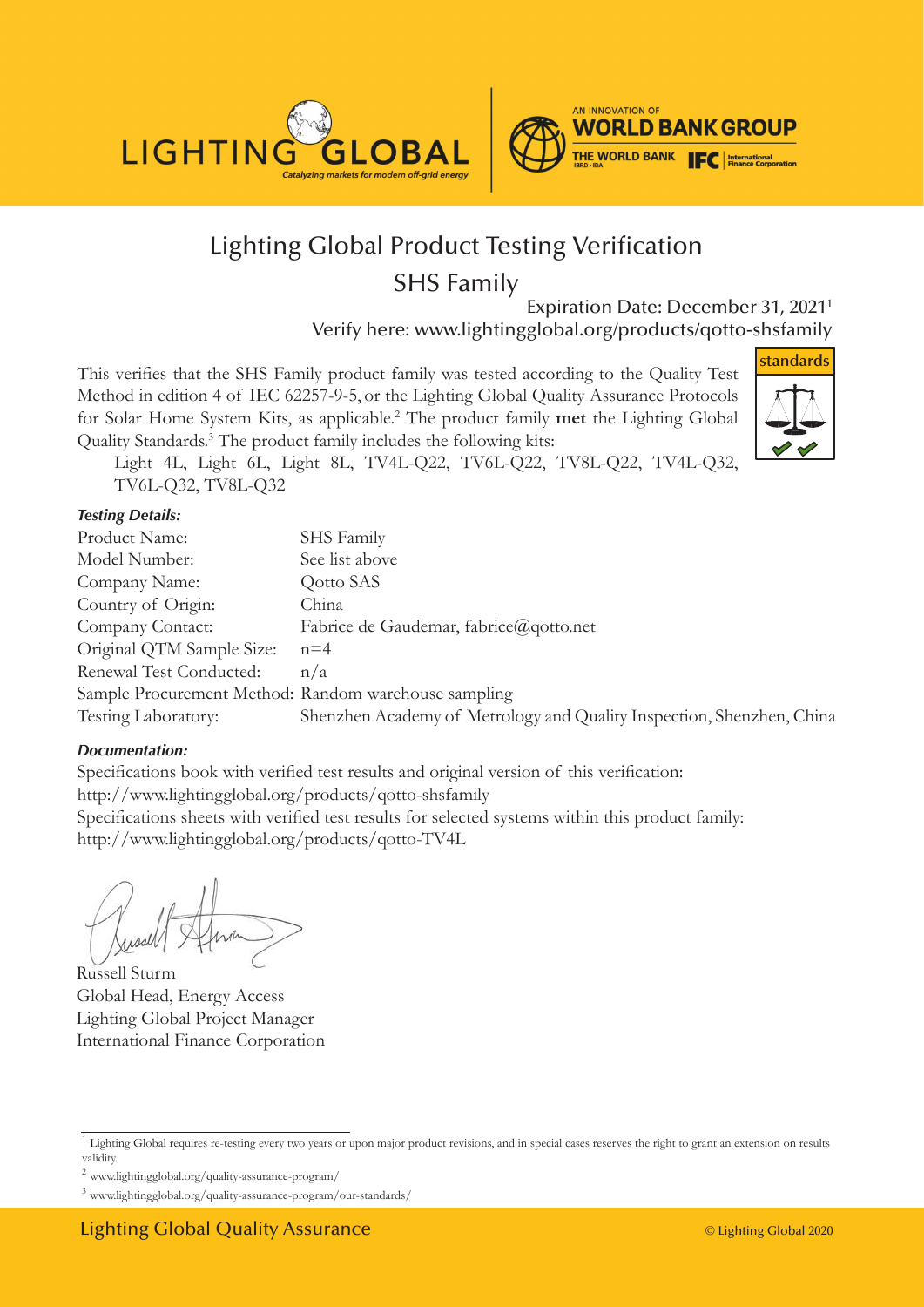# Type Approval SHS Family

### Verify here: www.lightingglobal.org/products/qotto-shsfamily

| Category                           | <b>Quality Standard</b>                                                                                                                                                                                                                                                                                                                                                                                                                                                                                                                                  | Verdict |
|------------------------------------|----------------------------------------------------------------------------------------------------------------------------------------------------------------------------------------------------------------------------------------------------------------------------------------------------------------------------------------------------------------------------------------------------------------------------------------------------------------------------------------------------------------------------------------------------------|---------|
| Truth In Advertising               | Manufacturer, Product Name and Model Number accurately<br>specified                                                                                                                                                                                                                                                                                                                                                                                                                                                                                      | Pass    |
|                                    | Performance and Component Ratings accurately specified. Any<br>description of the product that appears on the packaging, inside<br>the package and in any media shall be truthful and accurate. No<br>statements shall mislead buyers or end users about the utility of<br>the product. Numeric ratings must deviate no more than 15%<br>from actual performance (note that it is acceptable for actual<br>performance to exceed advertised performance).                                                                                                | Pass    |
|                                    | Port voltage and current specifications, if provided, are accurate.<br>Included appliances function when connected to ports. Power<br>output of ports is sufficient to power appliances that are<br>advertised but not included. Ports that are intended for a function<br>other than providing power, such as data ports, are not required to<br>meet this standard.                                                                                                                                                                                    | Pass    |
| Lumen Maintenance                  | SHS Kits: Average relative light output $\geq 90\%$ of initial light<br>output at 2,000 hours with only one sample allowed to fall below<br>85% OR All 4 samples maintain $\geq$ 95% of initial light output at<br>$1,000$ hours<br>Pico Kits: Average relative light output $\geq 85\%$ of initial light<br>output at 2,000 hours with only one sample allowed to fall below<br>75% OR All 6 samples maintain $\geq$ 95% of initial light output at<br>$1,000$ hours                                                                                    | Pass    |
| Circuit and Overload<br>Protection | Products include a current limiting mechanism to prevent<br>irreversible damage to the system. The mechanism is easily<br>resettable or replaceable by the user, or automatically resets. If<br>replaceable fuses are used for circuit protection, sizes are labeled<br>on the product and listed in the user manual, and, if fuses are<br>replaceable by the user, at least one spare fuse is included with<br>the product. Included appliances are not required to meet this<br>standard unless they have ports that are intended to provide<br>power. | Pass    |
| <b>AC-DC Charger Safety</b>        | Any included AC-DC charger carries approval from a recognized<br>consumer electronics safety regulator                                                                                                                                                                                                                                                                                                                                                                                                                                                   | n/a     |
| Wiring and Connector<br>Safety     | SHS Kits: Wires, cables and connectors are appropriately sized for<br>the expected current and voltage.                                                                                                                                                                                                                                                                                                                                                                                                                                                  | Pass    |
| Hazardous<br>Substances Ban        | No battery contains cadmium or mercury at levels greater than<br>trace amounts                                                                                                                                                                                                                                                                                                                                                                                                                                                                           | Pass    |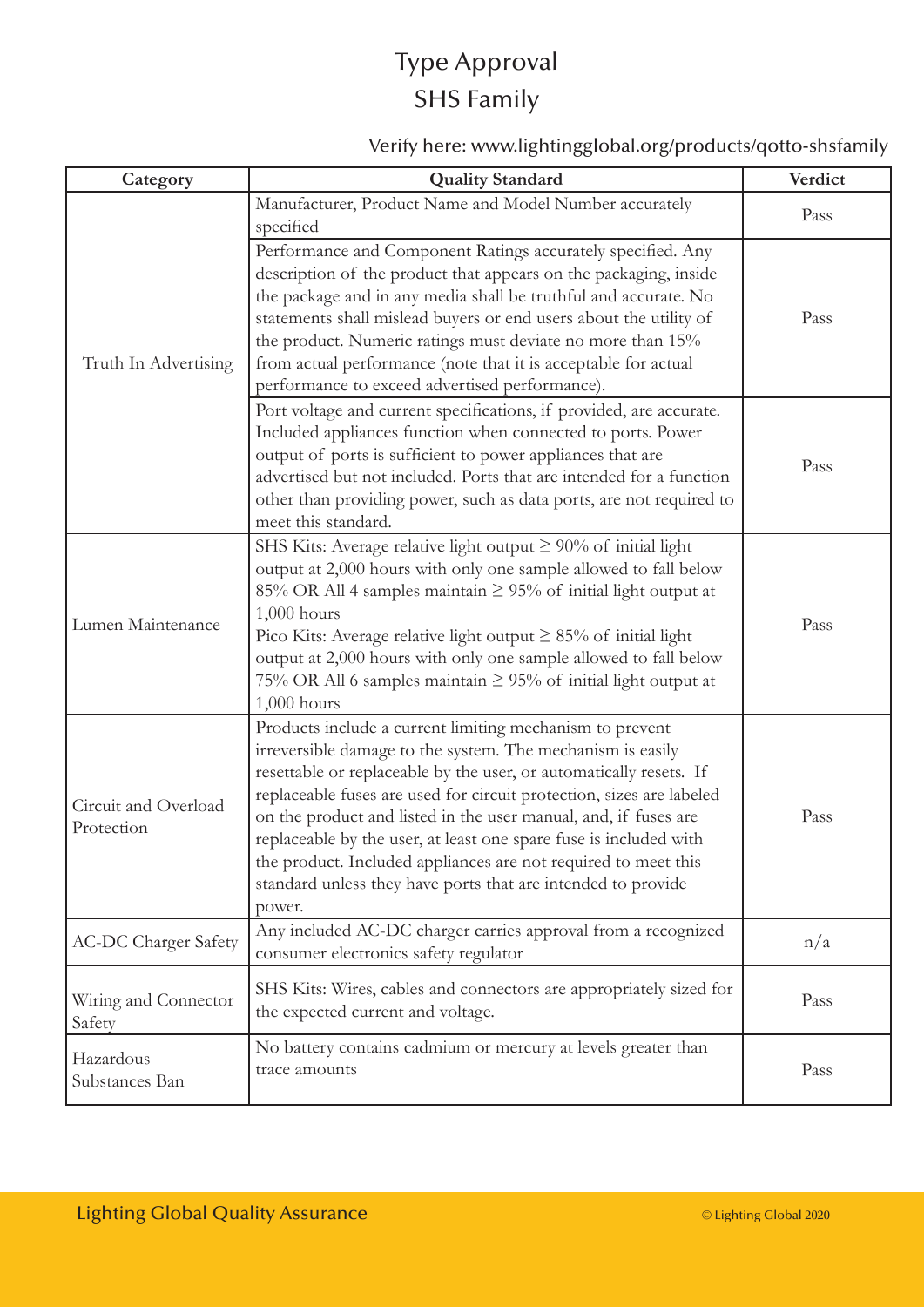## Type Approval Continued SHS Family

### Verify here: www.lightingglobal.org/products/qotto-shsfamily

| Category                                    | <b>Quality Standard</b>                                                                                                                                                                                                                                                                                                                                                                                                                                          | Verdict |
|---------------------------------------------|------------------------------------------------------------------------------------------------------------------------------------------------------------------------------------------------------------------------------------------------------------------------------------------------------------------------------------------------------------------------------------------------------------------------------------------------------------------|---------|
| <b>Battery Protection</b>                   | Protected by an appropriate charge controller that prolongs<br>battery life and protects the safety of the user.<br>All samples meet the requirements outlined in Lighting Global<br>Quality Standards.<br>Lithium batteries must carry IEC 62281, IEC 62133-2, UL 1642<br>or UN 38.3 certification and have overcharge protection for<br>individual cells or sets of parallel-connected cells. Batteries of<br>included appliances must also meet this standard | Pass    |
| <b>Battery Durability</b>                   | The average capacity loss of all samples does not exceed 25%<br>and only one sample may have a capacity loss greater than 35%<br>following the battery durability storage test as defined in IEC/TS<br>62257-9-5 Annex BB                                                                                                                                                                                                                                        | Pass    |
| PV Overvoltage<br>Protection                | If the battery is disconnected or isolated, the system is not<br>damaged and the load terminals maintain a voltage that is safe for<br>their intended uses.                                                                                                                                                                                                                                                                                                      | Pass    |
| Miswiring Protection                        | The user interface is designed to minimize the likelihood<br>of making improper connections. If improper or reversed<br>connections can easily be made, they cause no damage to the<br>system or harm to the user.                                                                                                                                                                                                                                               | Pass    |
| Physical Ingress<br>Protection              | IP2X for all products, IP3X (or $2X +$ circuit protection) for PV<br>modules, IP5X for fixed outdoor products.                                                                                                                                                                                                                                                                                                                                                   | Pass    |
| Water Ingress<br>Protection                 | Degree of protection required is based on product type:<br>Fixed separate (indoor): No protection required<br>Portable separate: Occasional exposure to rain<br>Portable integrated: Frequent exposure to rain<br>Fixed integrated (outdoor): Permanent outdoor exposure<br>PV modules: Outdoor rooftop installation                                                                                                                                             | Pass    |
| Drop Test                                   | Fixed separate (indoor): No requirement<br>All other products: All samples are functional after drop test; none<br>result in dangerous failures.                                                                                                                                                                                                                                                                                                                 | Pass    |
| Soldering and<br>Electronics<br>Workmanship | Pass soldering and electronics inspection; The system and any<br>included appliances are rated "Good" or Fair" for workmanship<br>quality as defined in Annex F of IEC/TS 62257-9-5. At most, one<br>sample may fail to function when initially evaluated.                                                                                                                                                                                                       | Pass    |
| Mechanical Durability                       | 5 out of 6 samples for Pico kits and all 4 samples for SHS Kits<br>and all included appliances are functional after Switch, Connector,<br>Gooseneck and Strain Relief tests; none result in dangerous<br>failures                                                                                                                                                                                                                                                | Pass    |
| Cable Specifications                        | SHS: Any outdoor cable must be outdoor-rated and UV resistant                                                                                                                                                                                                                                                                                                                                                                                                    | Pass    |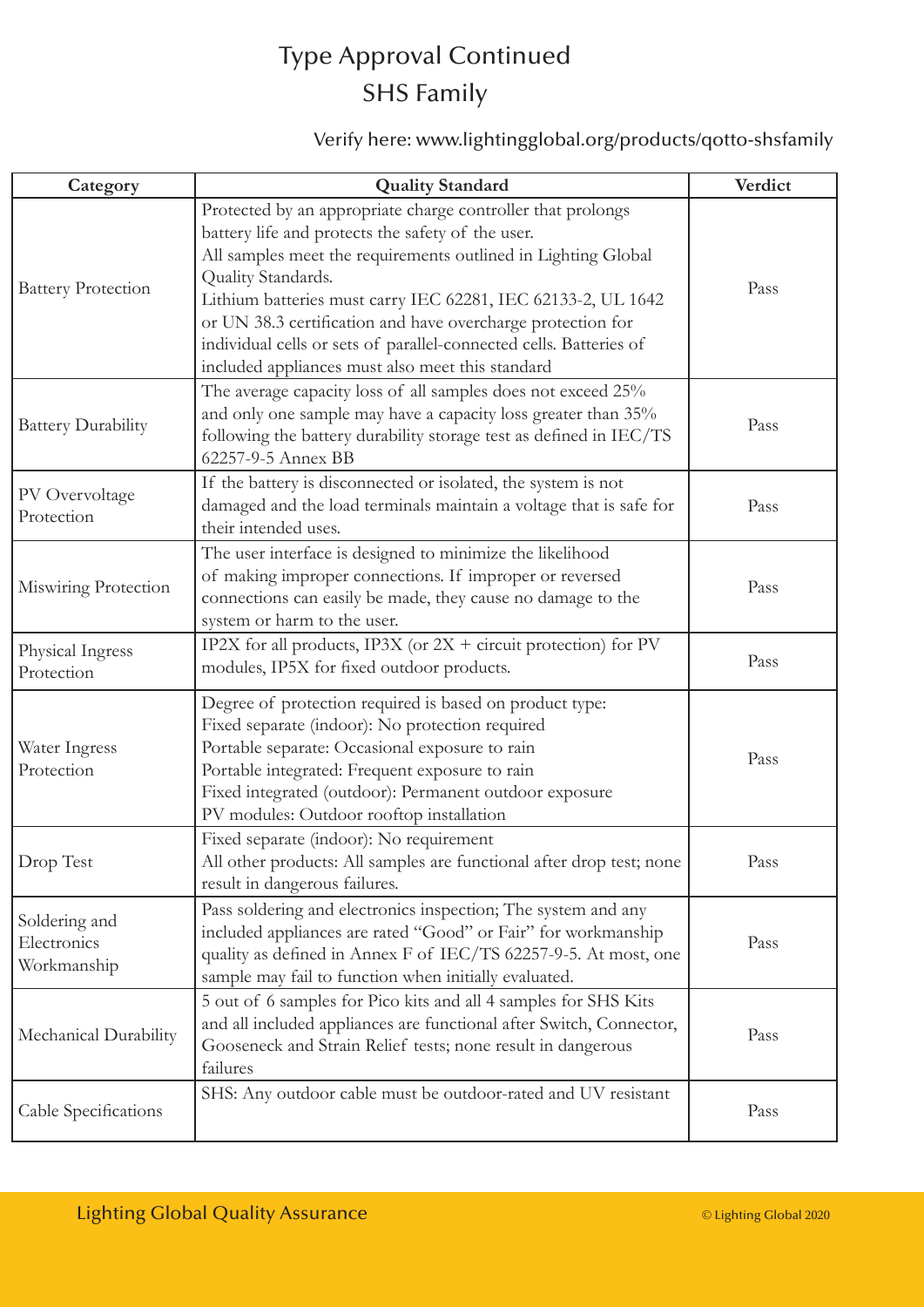# Type Approval Continued SHS Family

### Verify here: www.lightingglobal.org/products/qotto-shsfamily

| Category                                      | <b>Quality Standard</b>                                                                                                                                                                                                                                                                                                                                                                                                                                                                  | Verdict |
|-----------------------------------------------|------------------------------------------------------------------------------------------------------------------------------------------------------------------------------------------------------------------------------------------------------------------------------------------------------------------------------------------------------------------------------------------------------------------------------------------------------------------------------------------|---------|
| User Manual                                   | SHS: User manual must present instructions for installation,<br>use, and troubleshooting of the system. Installation instructions<br>must include appropriate placement and installation of the PV<br>module. Basic electrical safety and system maintenance must also<br>be covered. Installation and operation instructions should be<br>presented using language and graphics that can be understood by<br>the typical consumer.                                                      | Pass    |
| Component<br>Specification and<br>Replacement | SHS: Consumer information must provide at least one of the<br>following options:<br>1) specifications for components that may require replacement<br>(fuses, lights, PV, batteries) and instructions for replacement, OR<br>2) directions as to how the consumer can get components,<br>including the battery, replaced at service centers, both during and<br>post warranty, OR<br>3) a clear consumer-facing statement that the batteries and other<br>components are not replaceable. | Pass    |
| Minimum Warranty<br>Terms                     | Pico: Accurately specified and consumer-facing; minimum<br>coverage of at least one-year on manufacturering defects under<br>normal use, including the battery. Detailed requirements are<br>specified in the Lighting Global Quality Standards<br>SHS: Accurately specified and consumer-facing; minimum<br>coverage of at least two years for the system and one year for<br>included appliances.                                                                                      | Pass    |
| Performance Reporting                         | Pico: Light output and the corresponding solar run time are<br>reported on the product packaging for at least the brightest setting                                                                                                                                                                                                                                                                                                                                                      | Pass    |
|                                               | Pico: Impact of mobile phone charging on product performance<br>is qualitatively described on packaging                                                                                                                                                                                                                                                                                                                                                                                  | Pass    |
|                                               | SHS: PV Power must be accurately reported on the product<br>packaging.                                                                                                                                                                                                                                                                                                                                                                                                                   | Pass    |